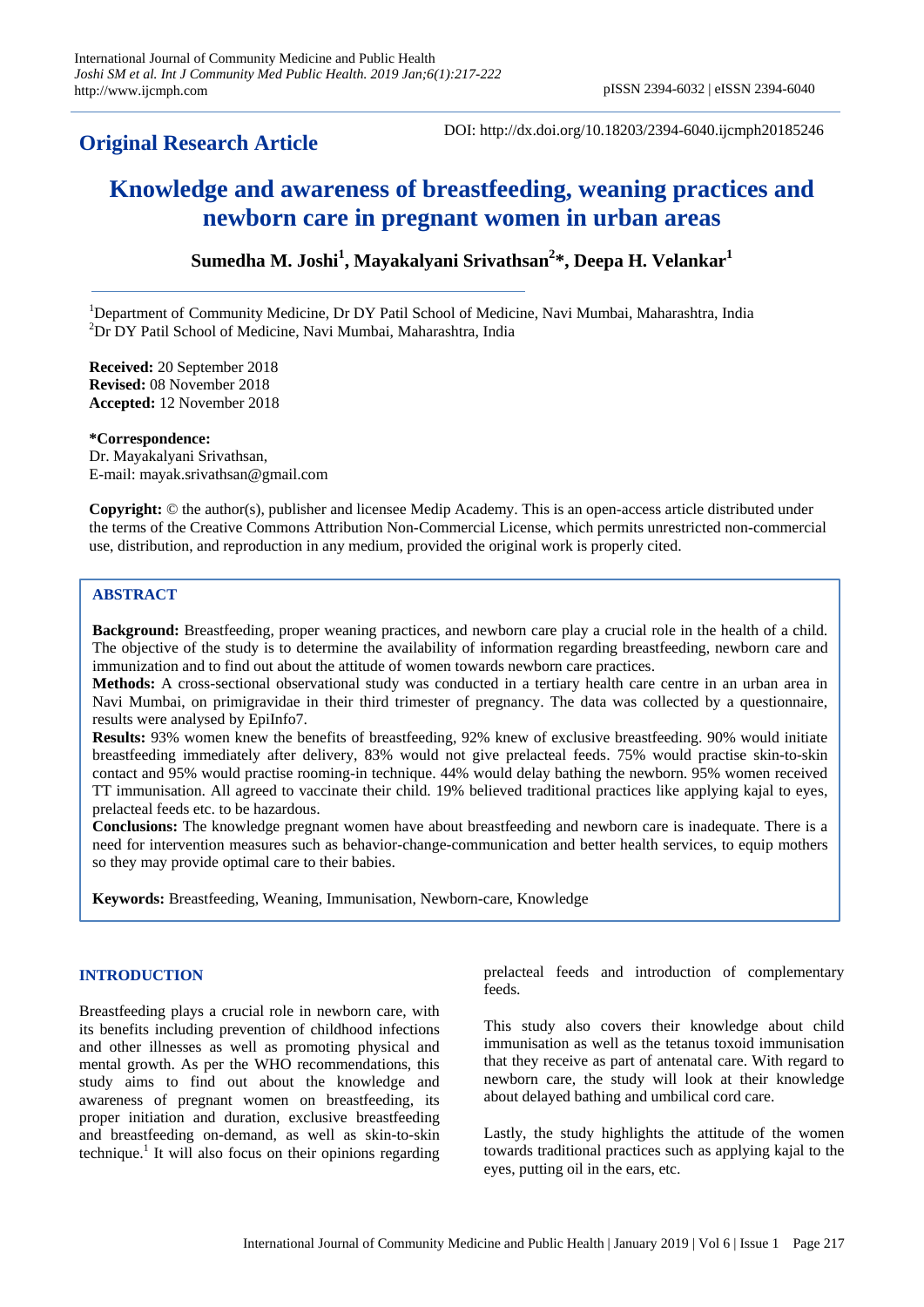#### **METHODS**

A cross-sectional, observational KAP (Knowledge, Attitude, and Practices) study was conducted in the Antenatal care OPD of a tertiary care hospital in Navi Mumbai for a period of 4 months- April 2108 to July 2018. All primigravidae in their third trimester of pregnancy and willing to participate were included in the study. Written consent was obtained and a pre-structured questionnaire was administered. Multigravidae, women in their first or second trimester of pregnancy and those who did not give consent were excluded from the study. The sampling method used was random, convenient sampling and a sample size of 100 was reached. Data analysis was done by EpiInfo 7. Results are given in percentages.

#### **RESULTS**

In our study, the majority of women were between the ages of 22 and 26 years old (42%) and 19 and 22 years old (32%). 43% were graduates, 27% had passed 12th std, while the rest had either received no formal education (2%) or some form of basic education (28%). 72% were homemakers while the rest were working women (Table 1). A majority of them looked to the elders in their family for information and advice on breastfeeding and newborn care (57%) while a few consulted their doctors (18%) or did their own research (18%) (Table 2).

### **Table 1: Frequency distribution of data by age group, literacy and occupation.**

|                         | <b>Frequency</b> | Percentage<br>(%) |
|-------------------------|------------------|-------------------|
| Age group (in years)    |                  |                   |
| 19-22                   | 32               | 32                |
| $23 - 26$               | 42               | 42                |
| 27-30                   | 22               | 22                |
| $31 - 34$               | $\overline{2}$   | 2                 |
| 35-38                   | $\overline{2}$   | 2                 |
| Total                   | 100              | 100               |
| <b>Education</b>        |                  |                   |
| Illiterate              | $\mathfrak{D}$   | $\overline{2}$    |
| Can just read and write | $\theta$         | $\theta$          |
| <b>Basic</b> education  | 28               | 28                |
| 12th pass               | 27               | 27                |
| Graduate                | 43               | 43                |
| Total                   | 100              | 100               |
| Occupation              |                  |                   |
| Housewife               | 72               | 72                |
| Working                 | 28               | 28                |
| Total                   | 100              | 100               |

93% of the women interviewed had sufficient knowledge about the benefits of breastfeeding, while 2% stated that it had no benefits. 85% women would feed their child colostrum while 3% said they would discard it. While

73% were aware of the nutritive and protective value of colostrum, 4% believed it to be harmful (Table 3).

#### **Table 2: Frequency distribution of data: source of information regarding breastfeeding and new born care.**

|                                                                          | <b>Frequency</b> | <b>Percentage</b> |
|--------------------------------------------------------------------------|------------------|-------------------|
| <b>Family traditions passed</b><br>down from generation to<br>generation | 57               | 57                |
| Prevalent practices in the<br>community                                  |                  |                   |
| <b>From the doctor</b>                                                   | 18               | 18                |
| Own research                                                             | 18               | 18                |
| <b>Total</b>                                                             | 100              |                   |

**Table 3: Frequency distribution of data: knowledge of benefits of breastfeeding, willingness to give colostrum and knowledge of benefits of colostrum.**

|                                  | <b>Frequency</b> | <b>Percentage</b><br>(%) |
|----------------------------------|------------------|--------------------------|
| <b>Benefits of breastfeeding</b> |                  |                          |
| No benefits                      | 2                | 2                        |
| Helps in building child          |                  |                          |
| immunity and is nutritious       | 93               | 93                       |
| Don't know                       | 5                | 5                        |
| Total                            | 100              | 100                      |
| Willingness to feed colostrum    |                  |                          |
| Yes                              | 85               | 85                       |
| N <sub>0</sub>                   | 3                | 3                        |
| I don't know                     | 12               | 12                       |
| Total                            | 100              | 100                      |
| <b>Benefit of colostrum</b>      |                  |                          |
| No effect                        | $\theta$         | 0                        |
| Protective to the baby           | 73               | 73                       |
| Harmful effect                   | 4                | 4                        |
| I don't know                     | 23               | 23                       |
| Total                            | 100              | 100                      |

90% of women said they would initiate breastfeeding immediately after delivery, with 83% stating they will refrain from giving any prelacteal feeds such as ghutti, honey, plain water or sugar water, etc (Table 4).

95% of women agreed that breastfeeding should be ondemand.92% of women knew about exclusive breastfeeding (Table 5) and 95% of them were willing to continue breastfeeding even after the introduction of complementary foods. The preferred weaning foods of choice were home-made foods such as soft cooked rice/ Khichdi (70%), dal rice (69%), cow's milk (30%). 61% women opted for commercial preparations such as ceralac and gluco biscuits.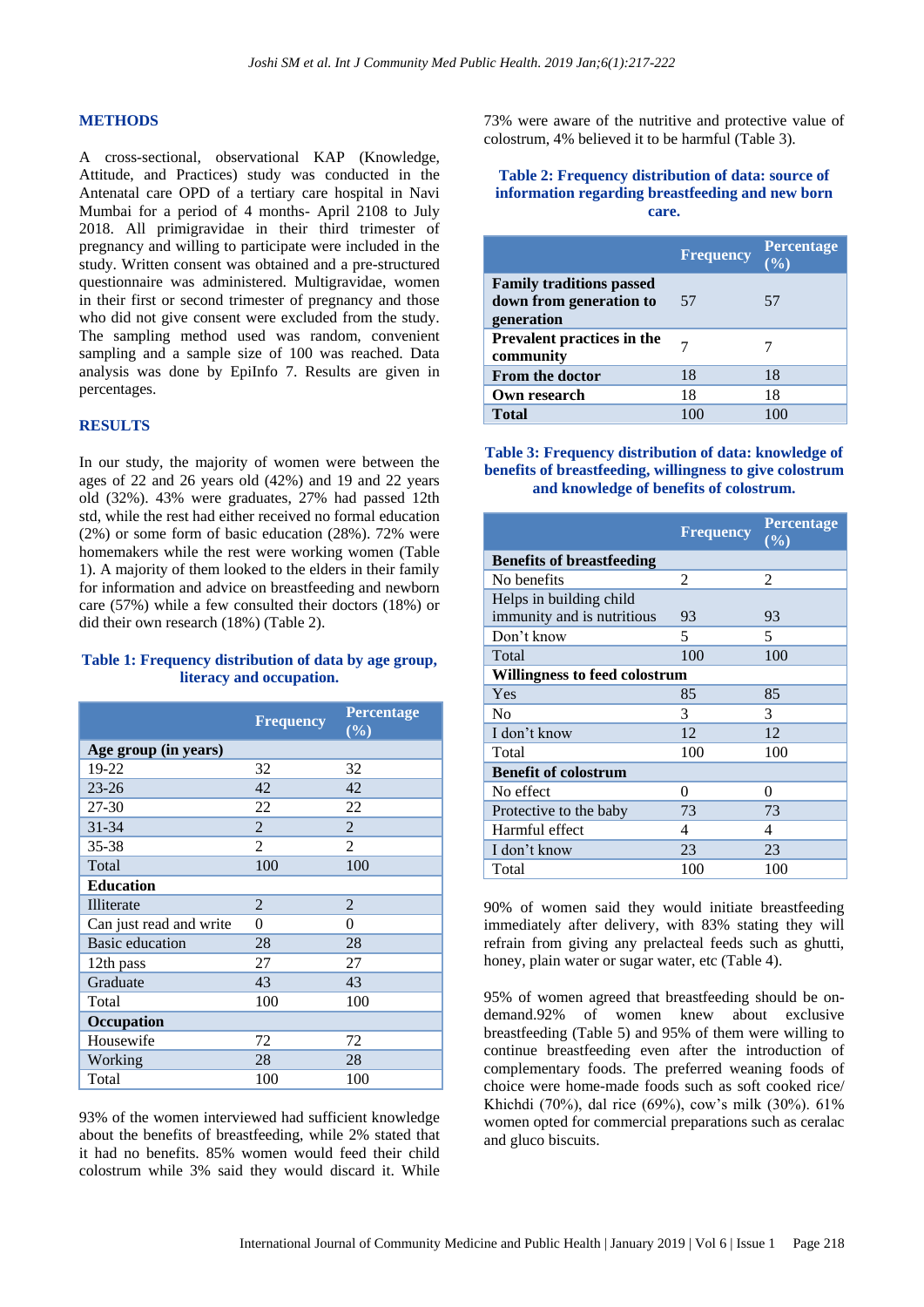# **Table 4: Frequency distribution of data: knowledge of when to initiate breastfeeding and opinion on prelacteal feeds.**

|                                     | <b>Frequency</b> | <b>Percentage</b><br>(9/0) |
|-------------------------------------|------------------|----------------------------|
| When to initiate feeding            |                  |                            |
| Immediately                         | 90               | 90                         |
| A few hours                         | 8                | 8                          |
| A few days                          | $\mathfrak{D}$   | $\mathcal{L}$              |
| Total                               | 100              | 100                        |
| <b>Prelacteal feeds to be given</b> |                  |                            |
| Ghutti                              | $\mathcal{L}$    | 2                          |
| Honey                               | 12               | 12                         |
| Artificial milk                     |                  |                            |
| Plain water                         |                  |                            |
| Sugar water                         | 0                | $\mathcal{O}$              |
| None of the above                   | 83               | 83                         |
| Any other, specify                  |                  |                            |
| Total                               | 100              | 100                        |

### **Table 5: Frequency distribution of data: breastfeeding be on demand, knowledge of exclusive breastfeeding.**

|                                               | <b>Frequency</b> | <b>Percentage</b><br>(%) |
|-----------------------------------------------|------------------|--------------------------|
| Should breastfeeding be on demand?            |                  |                          |
| Yes                                           | 95               | 95                       |
| N <sub>0</sub>                                | 4                | 4                        |
| I don't know                                  |                  |                          |
| Total                                         | 100              | 100                      |
| For how long will you breastfeed exclusively? |                  |                          |
| For less than 6 months                        | 5                | 5                        |
| 6 months to 1 year                            | 92               | 92                       |
| For more than a year                          | 3                | 3                        |
| Total                                         |                  |                          |

75% of women were open to practising skin-to-skin technique while a majority of them (71%) was unaware of its role in preventing hypothermia and promoting breastfeeding. A majority (95%) of them were open to the rooming-in technique saying that mother and child should not be separated. Only 44% would delay bathing the child beyond 24 hours while the rest would either not delay (27%) or did not know (29%) (Table 6). Only 32% of women would leave the umbilical cord alone after clamping, 6% would apply any antibiotic powder prescribed by the doctor while 32% would apply talc powder; 29% said they did not know (Table 7).

Although a majority of 95% of women had received the Tetanus Toxoid injection, only 58% of them knew that it prevents infection, 40% replied they did not know while some believed it to have either no effect at all or have a negative effect on the child (Table 8).

All women agreed that vaccinating the child is important (Table 8). Only 77% of them were aware of the national immunisation schedule and 61% did not know any of the vaccines given at birth (Table 9).

# **Table 6: Frequency distribution of data: knowledge on newborn care (preventing hypothermia).**

|                                                     | <b>Frequency</b> | <b>Percentage</b><br>(%) |
|-----------------------------------------------------|------------------|--------------------------|
| Is skin-to-skin contact important?                  |                  |                          |
| Yes                                                 | 75               | 75                       |
| N <sub>0</sub>                                      | 7                | 7                        |
| I don't know                                        | 18               | 18                       |
| Total                                               | 100              | 100                      |
| What is the benefit?                                |                  |                          |
| Prevents hypothermia                                | 11               | 11                       |
| Promotes breastfeeding                              | 18               | 18                       |
| I don't know                                        | 71               | 71                       |
| Total                                               | 100              | 100                      |
| Should the baby be bathed within the first 24 hours |                  |                          |
| after delivery?                                     |                  |                          |
| Yes                                                 | 27               | 27                       |
| No                                                  | 44               | 44                       |
| I don't know                                        | 29               | 29                       |
| Total                                               | 100              | 100                      |

# **Table 7: Frequency distribution of data: knowledge of umbilical cord care (after clamping).**

|                       | <b>Frequency</b> | Percentage |
|-----------------------|------------------|------------|
| Apply powder on stump | 32               | 32         |
| Apply cow dung        |                  |            |
| <b>Apply ointment</b> |                  |            |
| <b>Leave alone</b>    | 32               | 32         |
| I don't know          | 29               | 29         |
| Total                 | 100              |            |

## **Table 8: Frequency distribution of data: knowledge of antenatal tetanus toxoid vaccination.**

|                                          | <b>Frequency</b> | <b>Percentage</b><br>$(\overline{\frac{9}{6}})$ |
|------------------------------------------|------------------|-------------------------------------------------|
| Women receiving tetanus toxoid injection |                  |                                                 |
| Yes                                      | 95               | 95                                              |
| No                                       | 5                | 5                                               |
| Total                                    | 100              | 100                                             |
| Knowledge of its effect                  |                  |                                                 |
| No effect                                |                  |                                                 |
| Harmful effect                           |                  |                                                 |
| Prevents infection                       | 58               | 58                                              |
| I don't know                             | 40               | 40                                              |
| Total                                    | 100              | 100                                             |

Only 19% of the women had a negative opinion about traditional child-rearing practices such as giving ghutti or honey to the child, putting kajal in the eyes or oil in the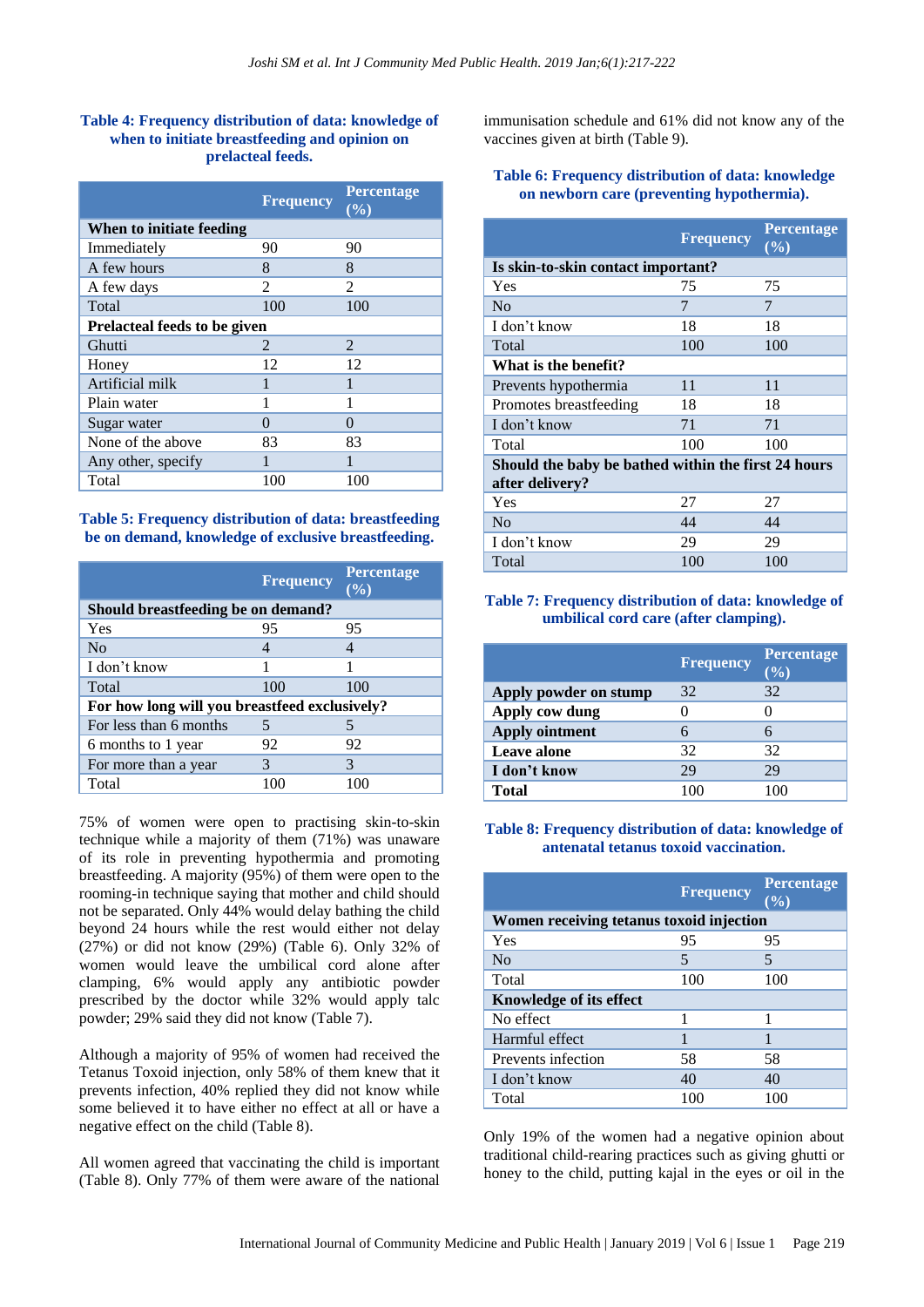ears, while a majority (67%) still believed them to be beneficial (Table 10).

#### **Table 9: Frequency distribution of data: vaccinating the child.**

|                                                 | <b>Frequency</b>         | <b>Percentage</b><br>$($ %) |
|-------------------------------------------------|--------------------------|-----------------------------|
| Is vaccinating the child important              |                          |                             |
| Yes                                             | 100                      | 100                         |
| N <sub>0</sub>                                  | 0                        | 0                           |
| Total                                           | 100                      | 100                         |
| Awareness of the national immunisation schedule |                          |                             |
| Yes                                             | 77                       | 77                          |
| N <sub>0</sub>                                  | 23                       | 23                          |
| Total                                           | 100                      | 100                         |
| Knowledge of vaccines given at birth            |                          |                             |
| <b>BCG</b>                                      | 21                       | 21                          |
| <b>OPV</b>                                      | 14                       | 14                          |
| <b>Hebatitis B</b>                              | 0                        | 0                           |
| All of the above                                | $\overline{\mathcal{A}}$ | 4                           |
| None/ I don't know                              | 61                       | 61                          |
| Any other                                       | $\Omega$                 | $\Omega$                    |
| Total                                           | 100                      | 100                         |

#### **Table 10: Frequency distribution of data: opinion on the traditional practices in newborn care.\***

|                   | <b>Frequency</b> | <b>Percentage</b> $(\%)$ |
|-------------------|------------------|--------------------------|
| <b>Beneficial</b> |                  |                          |
| <b>Harmful</b>    | 19               | 19                       |
| <b>Neither</b>    |                  |                          |
| I don't know      |                  |                          |
| <b>Total</b>      | $(\mathcal{X})$  |                          |

\*Practices such as giving the newborn honey, putting kajal in the newborns eyes, putting oil on the head or in the ear, oil massage, etc.

## **DISCUSSION**

The study found that women in urban areas overall have a basic knowledge about breastfeeding and its importance in a child's health. A majority of the women were able to answer the simple questions on breastfeeding and newborn care. They mainly relied on elders for information and their opinions were influenced by the familial traditions passed from generation to generation. In this study, it was found that higher literacy was associated with better knowledge regarding breastfeeding and newborn care. However, it was not found to be statistically significant. Informing all pregnant women about the benefits of breastfeeding is on the list of top 10 tips for successful breastfeeding given by  $WHO<sup>1</sup>$ .

Breastfeeding should be initiated within 30 minutes of delivery.<sup>1</sup> A majority (90%) of women stated they would initiate breastfeeding immediately showing that there is adequate information available to them about the benefits of early initiation. Contrary to this, a study by Madhu et al found only 44% of mothers initiated breastfeeding within 30 minutes. $^{2}$  Other studies such as those done by Chaturvedi et al, and Tiwari et al also show that fewer women breastfed their children within 30 minutes of delivery. $3,4$  While other studies have found most mothers discard colostrum which is highly advantageous both nutrition wise and in terms of providing protection to the baby against infections, this study has found 85% of women would give their baby colostrum.<sup>2,5,6</sup> Giving Prelacteal feeds which is a common practice was not preferred by a majority  $(83\%)$ .<sup>2,3</sup> A study conducted by Patel et al found that prelacteal feeds were given in 35.4% cases of infant deaths which could suggest it could be an influential factor in infant morbidity and mortality.<sup>5</sup>

In this study, 92% of the women stated they would exclusively breastfeed their child for a period of 6 months to a year. This finding is similar to the one conducted by Begum et al.<sup>8</sup> On the contrary, some studies have shown fewer percentages of mothers breastfeeding their children exclusively until 6 months of age. $2-4$  The beneficial effect of exclusive breastfeeding in the prevention of infectious diseases is well documented.<sup>4</sup> Therefore, the facts need to be better emphasized while counselling women coming for both antenatal and postnatal check-ups. A majority of 95% of women felt breastfeeding should be on-demand which is in agreement with the WHO guidelines.<sup>1</sup>

This study found 91% of women would introduce complementary foods between 6 months and 1 year of age. Introduction of supplementary food from 6 months of age is critical for a child's growth and nutritional status.<sup>4</sup> In the study conducted by Tiwari et al however, late introduction of supplementary feeding was observed in a majority of children.<sup>9</sup> Illiteracy and lack of awareness on the part of mothers were thought to be the reasons for late introduction. Homemade foods were preferable as compared to commercial preparations as complementary feeds. Ragi, which was disregarded by nearly all women in this study, is a rich source of calcium and would make an excellent supplement to the diet. Madhu et al, in their study, found ragi sari to be the second most common weaning food given to infants after cow's milk.<sup>2</sup> The lack of awareness about complementary feeds can be attributed to the dearth of information available regarding the matter.

The practice of rooming-in, that is, to allow mothers and infants to remain together - 24 hours a day  $1$  is recommended by WHO. This study found 95% of women believed that mother and baby should not be separated. This study found 44% of women would delay bathing the child. A study conducted by Gupta et al found a smaller percentage (18.1%) willing to do so. Kangaroo mother care (KMC), which implies placing the newborn baby in intimate skin-to-skin contact with the mother's chest and abdomen coupled with frequent and preferably exclusive breastfeeding, has emerged as a non-conventional lowcost method for newborn care that provides warmth, touch, and security to the newborn and is believed to confer significant survival benefit.<sup>7</sup> Knowledge about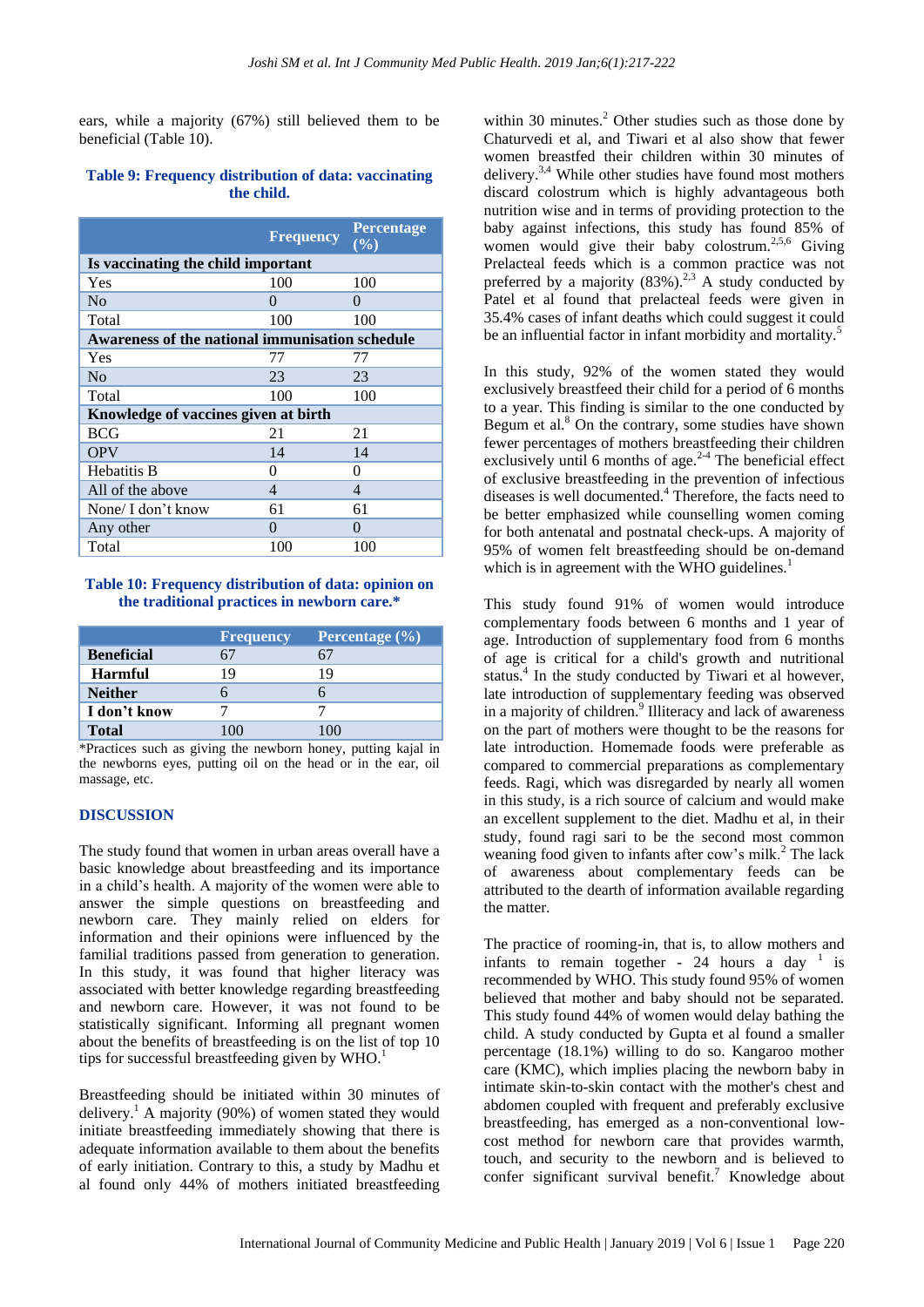skin-to-skin contact in pregnant women can ensure better chances of combatting hypothermia by heat transfer, especially in low birth weight babies. Alpanamayi Bera et al in their study found that low birth weight babies receiving KMC showed a modest, but a statistically significant rise in temperature, respiration rate, heart rate, and oxygen saturation through kangaroo care, without the need for any special equipment.<sup>7</sup> Umbilical cord care is another issue that can be addressed during antenatal and postnatal counselling as a study by Patel et al has shown that in 25% cases of infant deaths, undesirable substances (ash, cow dung, sindoor or vermilion) were applied on the umbilical cord. In this study, while none of the women agreed cow dung should be applied to the umbilical cord, 32% said they would apply powder and 29% were unknowing of what to do.<sup>5</sup>

95% of the women interviewed in this study had received their tetanus toxoid immunisation out of which only 58% could tell the vaccine could prevent infection in the mother as well as tetanus neonatarum. A study by Jarina Begum et al also found a similar result with 100% of the women receiving their TT immunization which they attributed to the increasing awareness toward immunization.<sup>8</sup> While all women in this study agreed that vaccinating the newborn is important, 23% of them were unfamiliar with the national immunization schedule a more than half of them (61%) could not name any of the vaccines (BCG, OPV, hepatitis B) that are to be given at birth. This could be due to lack of information or illiteracy. The women must be educated further so that they ensure their children are fully immunised for their age in the future. A high percentage of newborns were found to be immunised in other studies.<sup>7,8</sup>

This study highlights that fact that vital information about newborn care is not being made available to pregnant women which could leave them under-equipped to manage the health of their newborn. There is a need for better health care services for them. A similar conclusion was reached in studies by Begum et al, Parashar et al and Zulfia khan et al. $8-10$ 

Parashar et al in their study found that community-based behavior change communication (BCC) had a favourable effect on pregnant women and improved their knowledge, understanding of neonatal care finding women were more receptive during pregnancy.<sup>7</sup> Their study showed significant improvement in women post intervention with regard to knowledge of danger signals, physiological variants, management of breastfeeding-related problems, and awareness of skin-to-skin technique for the management of hypothermic baby. They used tools such as counseling, posters, pamphlets, demonstration to spread awareness. And the behavior change communication package was made available at Anganwadis and included messages with pictures under following headings: safe and clean delivery by trained personnel or safe and clean home delivery, use of disposable delivery kit, cord care, eye care, home-based thermal care and prevention of hypothermia in neonates, i.e., skin to skin contact method (kangaroo mother care), breastfeeding, prevention and management of breastfeeding-related problems, home-based treatments to prevent cracked nipples, measures to prevent infections in Low Birth Weight babies, danger signals, and physiological variants of neonate. Such behavior change communication packages could be made available at hospitals as well and could be expanded to cover a wider range of topics such as immunisation a weaning practices.

Lastly, there is found to be a myth that traditional practices such as applying kajal to the newborns' eyes or putting oil in the ears are beneficial to the child with more than half of women believing so and only 19% agreeing it has harmful effects. These myths must be dispelled.

The study had its share of limitations. It covered a relatively small area and it excluded women who did not visit the ANC OPD of the tertiary care centre. Women receiving care elsewhere might have different views and opinions. The sample size is also a limiting factor.

## **CONCLUSION**

Although there is a good level of knowledge regarding breastfeeding and newborn care among expectant mothers in urban areas, there is a scope for improvement. Previous studies have also shown good knowledge among mothers but it did not translate into practice. This study shows the need for not only better antenatal counseling to strengthen the concepts of neonatal care, but also various interventional methods such as behaviorchange-communication and role play exercises to further ensure that the knowledge gained can be converted to actual practice.

*Funding: No funding sources Conflict of interest: None declared Ethical approval: The study was approved by the Institutional Ethics Committee*

#### **REFERENCES**

- 1. World Health Organisation, UNICEF, Ten steps to promote successful breastfeeding Mother and Child Health Division. Geneva: 1989.
- 2. Madhu K, Chowdary S, Masthi R. Breast feeding practices and newborn care in rural areas: A descriptive cross-sectional study. Indian J Community Med 2009;34:243-6.
- 3. Chaturvedi M, Nandan D, Gupta SC. Rapid assessment of infant-feeding practices in Agra district. Indian J Community Med. 2007;32:227.
- 4. Tiwari BK, Rao VG, Mishra DK, Thakur C. Infantfeeding practices among Kol tribal community of Madhya Pradesh. Indian J Community Med. 2007;32:228.